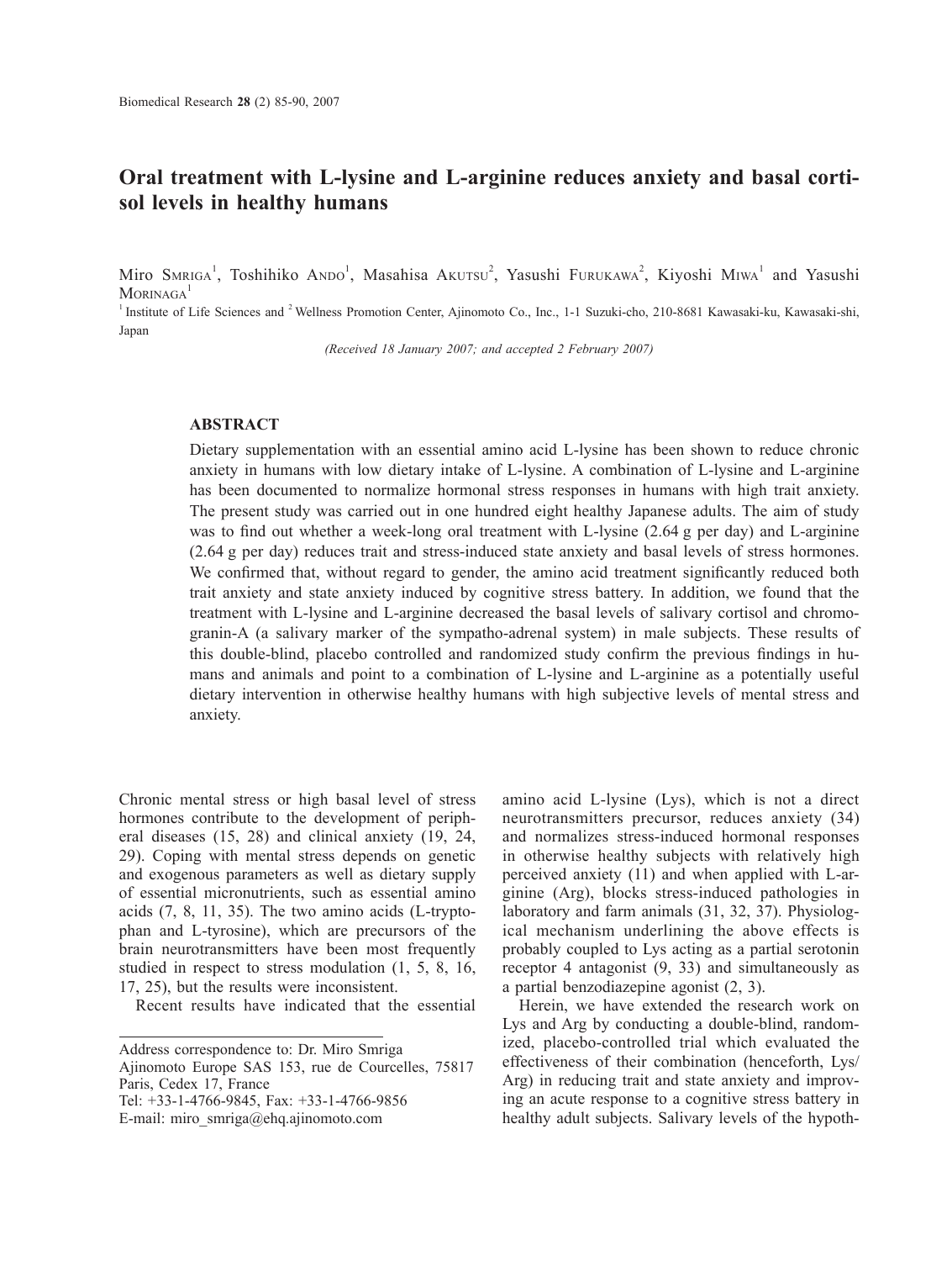alomo-pituitary-adrenal hormone cortisol and the sympathetic system marker, chromogranin-A (13, 21, 22, 38), were used as objective measures of stress response. The standard Japanese version of the State Trait Anxiety Inventory (STAI, 36) served as a subjective measure of stress and anxiety perception.

### MATERIALS AND METHODS

One hundred and eight healthy participants (54 males and 54 females, aged between 22 and 59 years) were recruited through local advertisements (Kawasaki, Japan). All participants were considered for selection if they signed an informed consent, were healthy, non-medicated and had no known personal history of psychiatric disorders as determined by clinical interviews. No other restrictions on the daily routine, dietary or smoking habits were placed on the subjects, although it is probable that participating subjects were concerned with the impact of daily stress upon their daily routine.

The study was a double-blind, placebo-controlled randomized design, in which all subjects were tested under a single treatment regime. Before the start of the treatment, all subjects responded at 10: 00 am to the trait part of the STAI (36). The basal salivary levels of cortisol and chromogranin-A were also obtained, as described before (14, 21, 30, 39). Briefly, cotton wads (Sarstedt Co., Ltd., Numbrecht, Germany) held for 2 min in the mouth of the subjects were used for collection of saliva, which was then extracted by centrifuging (3,000 rpm, 15 min) and stored at −80°C until being assayed.

The salivary cortisol and chromogranin-A were analyzed by Yanaihara Institute Inc. (Shizuoka, Japan) using previously described methods (14, 34, 39). Computerized randomization of the subjects was based on the results of the trait inventory. Immediately following the randomization, subjects assigned to the test group (Lys/Arg group) received hard capsules (Aliment Co., Ltd, Tokyo, Japan) containing L-lysine HCl and L-arginine (Ajinomoto Co., Inc., Tokyo, Japan) and were instructed to ingest the capsules twice daily (at breakfast and dinner) during seven consecutive days. The dose of both amino acids was adjusted in such a way that the subjects ingested both L-lysine HCl and L-Arginine at 1.32 g  $\times$  2/day. The subjects assigned to placebo (placebo group) received hard capsules containing tapioca starch (3.00 g  $\times$  2/day). The test and placebo capsules were matching in color, odor, and shape and were without any taste properties. Random laboratory tests of the capsules using high-performance liquid chromatography assay confirmed the required content of the amino acids.

On the seventh day of the treatment, subjected were summoned at 9 : 40 in a large ventilated room for re-evaluation of salivary values of both chromogranin-A and cortisol. At 10 : 00, all subjects again responded to the STAI inventory. Two subscales, state and trait, of the inventory were applied for the evaluation of state and trait anxiety, respectively. Thereafter, the subjects were subjected to a 20-minlong cognitive stress battery, during which loud metronome sound was presented from ceiling speakers (frequency was gradually increased from 80 to 120 beats per min). Immediately following the cognitive battery test, salivary chromogranin-A was re-measured and the subjects responded to the state part of STAI inventory. To reach again the pre-stress (basal) values of hormonal markers, the subjected were allowed to view a relaxing video projection for 20 min. At the end of the projection, the two salivary markers (cortisol and chromogranin-A) were again obtained. Body weight and abdominal fat were measured before and after capsule treatment. The study protocol was approved by the Ajinomoto Ethical Committee.

Comparisons within multiple groups were performed using a two-way analysis of variance (ANO-VA) followed by Duncan's multiple range test. P values < 0.05 were considered statistically significant. Values are expressed as means  $\pm$  SEM (the values with different superscript letters differ significantly).

## RESULTS

One hundred eight subjects were randomized, and one hundred seven subjects received the tested capsules. Among the fifty-three subjects who received Lys/Arg-containing capsules, three subjects withdrew from the trial, and fifty subjects (94.3%) finished the trial correspondingly to the protocol. No treatment-related cause for trial withdrawal and no side effects were reported.

Trait part of the STAI inventory was obtained at the same time of day (Tuesday, 10 : 00 am) before, and immediately after the week-long capsule treatment. The results are shown in upper part of Table 1. Lys/Arg treatment significantly reduced trait anxiety when compared to placebo treatment. The effect was comparable in men and women, and therefore summarized results for all subjects are shown. State part of the STAI inventory (lower part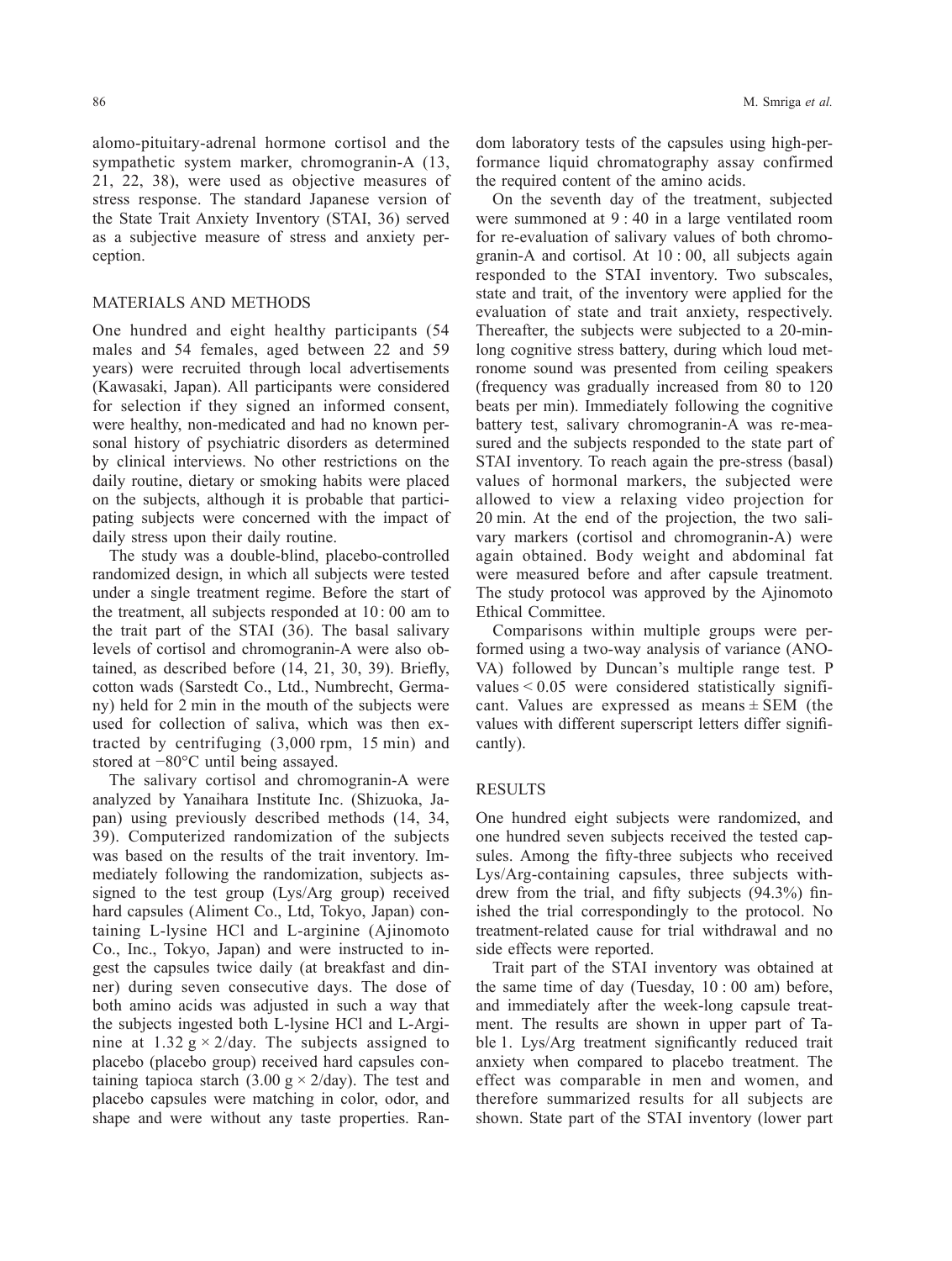| STAI score (Mean $\pm$ SEM)<br>Table 1 |  |  |
|----------------------------------------|--|--|
|----------------------------------------|--|--|

Trait part of STAI

|                    | before treatment         | after treatment (before stress) |
|--------------------|--------------------------|---------------------------------|
| Placebo $(N = 54)$ | $52.00 \pm 1.13^{\circ}$ | $51.36 \pm 1.10^a$              |
| Lys/Arg $(N = 50)$ | $53.06 \pm 1.12^{\circ}$ | $47.26 \pm 1.11^{\circ}$        |

State part of STAI

|                    | after treatment          |                          |
|--------------------|--------------------------|--------------------------|
|                    | basal                    | after stress             |
| Placebo $(N = 54)$ | $49.46 \pm 1.01^{\circ}$ | $54.17 \pm 1.22^{\circ}$ |
| Lys/Arg $(N = 50)$ | $47.00 \pm 0.95^{\circ}$ | $47.38 \pm 1.05^{\circ}$ |

*The values with different superscript letters differ significantly at*  $P \le 0.05$  *by Duncan's multiple range test.*

| Table 2 | Salivary cortisol [µg/dL] |  |  |
|---------|---------------------------|--|--|
|---------|---------------------------|--|--|

|                                    | before treatment        |                         | after treatment         |
|------------------------------------|-------------------------|-------------------------|-------------------------|
|                                    | basal                   | basal                   | 20 min after stress     |
| Placebo                            | $0.61 \pm 0.05^{\circ}$ | $0.62 \pm 0.09^{\circ}$ | $0.64 \pm 0.05^{\circ}$ |
| Lys/Arg                            | $0.56 \pm 0.06^{\circ}$ | $0.46 \pm 0.06^b$       | $0.72 \pm 0.09^{\circ}$ |
|                                    |                         |                         |                         |
| Females ( $n = 25$ , $27 \pm$ SEM) | before treatment        |                         | after treatment         |
|                                    | basal                   | basal                   | 20 min after stress     |
| Placebo                            | $0.44 \pm 0.04$         | $0.42 \pm 0.05$         | $0.46 \pm 0.05$         |

*The values with different superscript letters differ significantly at P < 0.05 by Duncan's multiple range test.*

of Table 1) was obtained from each tested subject after the capsule treatment (immediately before respectively after the cognitive stress battery test). The stress battery increased state anxiety in placebotreated subject by approximately 9.5% and this increase was significantly blunted by Lys/Arg treatment.

Salivary cortisol was measured in all subjects three times; before the capsule treatment and twice after the treatment (Table 2). The results differed between the genders; while Lys/Arg treatment reduced basal saliva cortisol levels in males, no differences were obtained in females. Cognitive stress battery enhanced salivary cortisol in males treated with Lys/ Arg but not in placebo controls (Table 2). The values of cortisol measured in Lys/Arg group at 20 min post-stress were comparable to those measured in placebos. No stress effect on salivary cortisol was observed in females.

Chromogranin-A values varied substantially among the subjects and therefore the results are expressed in relative values (Table 3). At the end of the capsule treatment, salivary chromogranin-A was significantly lower in the males treated with Lys/Arg as compared to those treated with placebo. The cognitive battery stress enhanced chromogranin-A values in Lys/Arg treated male subjects, but not in placebos. Chromogranin A values measured 20 min after stress exposure were comparable to pre-stress values in Lys/Arg treated subjects, while no change, when compared to pre-stress or stress values, was seen in the placebo group. Neither cognitive battery stress nor the treatment affected the salivary chromogranin-A levels in females. The treatment with Lys/ Arg had no significant effect on body weight or abdominal fat ratio (data not shown).

#### **DISCUSSION**

A week-long treatment with Lys/Arg decreased trait anxiety, blocked stress-induced state anxiety in both genders, and reduced basal values of the salivary cortisol and chromogranin-A in males. Cortisol is a hormonal marker of the hypothalamo-pituitary-adre-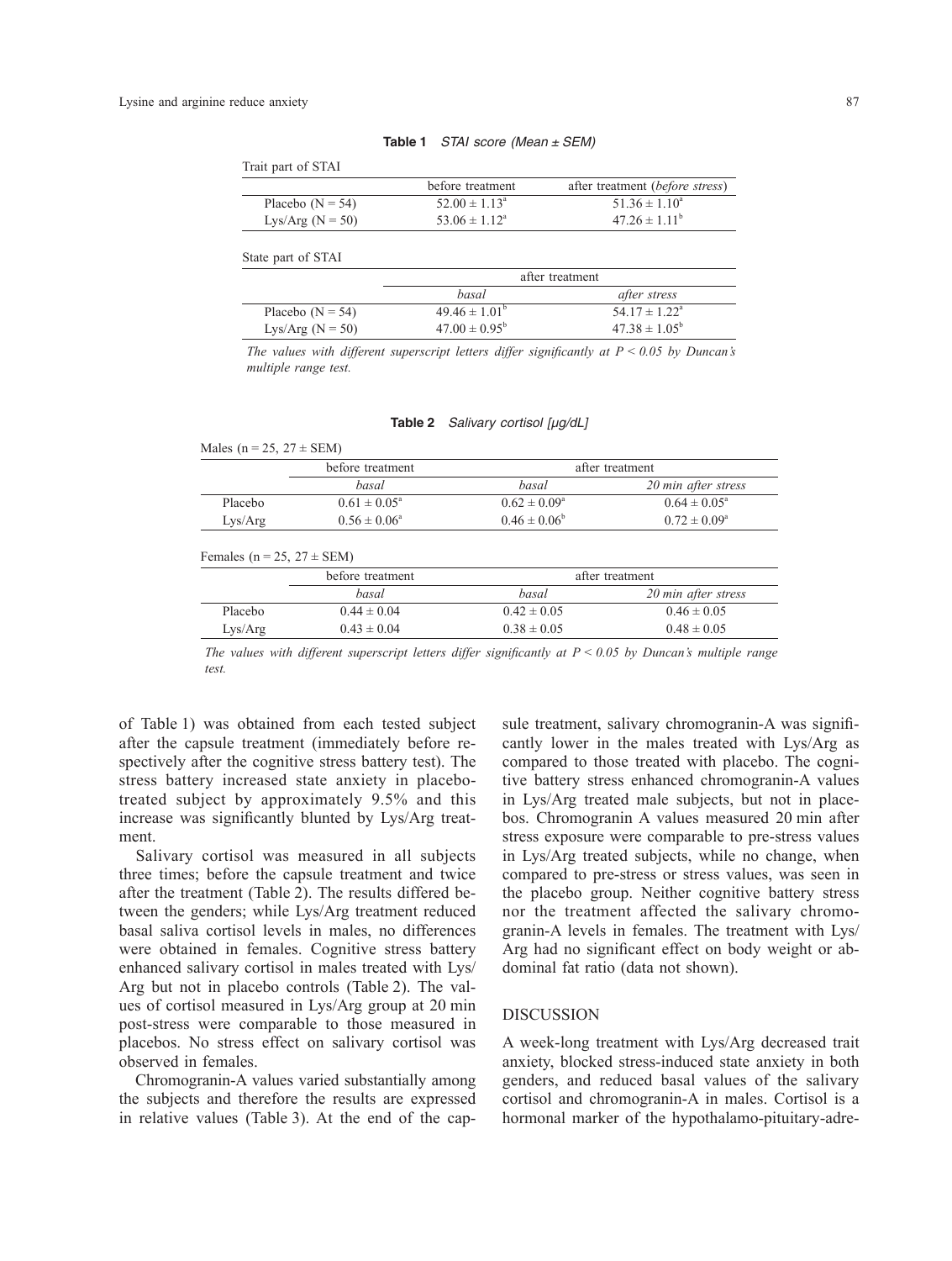|  |  |  |  |  | Table 3 Normalized values of salivary chromogranin-A [%] |  |  |
|--|--|--|--|--|----------------------------------------------------------|--|--|
|--|--|--|--|--|----------------------------------------------------------|--|--|

Males ( $n = 25$ ,  $27 +$  SEM)

|                                    | before treatment |                            | after treatment                 |                            |
|------------------------------------|------------------|----------------------------|---------------------------------|----------------------------|
|                                    | basal            | basal                      | <i>immediately after stress</i> | 20 min after stress        |
| Placebo                            | 100.00           | $134.06 \pm 22.38^{\circ}$ | $124.31 \pm 19.05^{\circ}$      | $125.81 \pm 20.58^{\circ}$ |
| Lys/Arg                            | 100.00           | $85.23 \pm 10.28^b$        | $143.41 \pm 29.73^{\circ}$      | $96.07 \pm 12.65^{a,b}$    |
| Females ( $n = 25$ , $27 \pm$ SEM) |                  |                            |                                 |                            |
|                                    | before treatment |                            | after treatment                 |                            |
|                                    | basal            | basal                      | <i>immediately after stress</i> | 20 min after stress        |
| Placebo                            | 100.00           | $120.55 \pm 18.41$         | $128.48 \pm 23.03$              | $139.13 \pm 25.69$         |

The values with different superscript letters differ significantly at  $P < 0.05$  by Duncan's multiple range test.

nal axis. Chromogranin A is a soluble protein in adrenergic neurons. Although histochemical studies (26, 27) revealed that the predominant source of salivary chromogranin A is salivary glands themselves, this protein directly reflects the sympathetic tone and sympathetic stress response (13, 21, 22, 38). The results agree with previously obtained human data (34) and, at hormonal level, correspond to the results reported in pigs (37). While all subjects tested in the trial were found healthy by a physician, it was assumed that most of the participating subjects were concerned with the level of mental stress in their daily lives.

A high basal cortisol and an increased basal sympathetic tone lead to psychological pathologies and blunt normal responsiveness of both the hypothalamo-pituitary-adrenal and the sympathetic axes to stress exposure (4, 6, 10, 12, 43) as seen in clinical anxiety (6). Thus, we postulate that the reduction of basal cortisol and chromogranin-A by Lys/Arg contributed to a lower anxiety and to an improved responsiveness of both axes to acute mental stress in the Lys/Arg-treated males, as attested by the stressspecific responses of cortisol and chromogranin-A. It needs to be noted that while Lys/Arg was anxiolytic in both genders, the basal values of cortisol and chromogranin-A declined only in males, and therefore the declines were not the only physiological mechanisms underlining the anxiolytic effect of Lys/Arg. There is still insufficient clinical evidence to enable full reasoning on the gender difference in hormonal responses, but the reasons could be threefold: low salivary values measured in females (about 30% lower when compared to males), co-influence of menstrual cycle which was not measured, and gender-specific hormonal reflection of mental stress (14, 34).

Due to technical reasons, we were not able to

measure salivary cortisol level later than 20 min post-stress, and therefore could not observe a more detailed time-response. Because the stress-response of the sympathetic system is rapid (11), all three phases of the sympathetic stress response (pre-stress basal, stress level and post-stress basal) were observed within the timeframe of the trial. In the Lys/ Arg group, chromogranin-A specifically reacted to the cognitive stress and returned to basal levels 20 min after the stress offset, while the values measured in placebo males remained high before, during and after the cognitive stress battery.

Discussion on the mechanisms on anti-anxiety effects of Lys/Arg is complicated as no information on the dietary habits of the evaluated subjects is available. The subjects were instructed to preserve their normal dietary life-style, implying that approximately 5.0–6.0 grams of both Lys and Arg were ingested daily. Therefore, the supplemental treatment increased the intake of both amino acids by approximately 50%. This substantial increase might have not only lowered basal cortisol and curbed sympathetic tone, but also triggered previously-described pharmacological-like effects in the gut and the brain through the benzodiazepine, serotonin (2, 3, 9, 35) or amino acid-specific (42) receptors. A positive, stress-dependent influence on synthesis of proteins involved in stress response cannot be excluded, because a recent human study revealed that mental fatigue triggered by a single cognitive test significantly decreased plasma lysine levels. The decrease persisted until as late as 24 h post-test (18).

In conclusion, this double-blind, randomized, placebo-controlled trial documented a significant decrease in both the long-term and stress-induced anxiety in healthy adults treated for one week with orally given Lys and Arg. Because the safety profiles of dietary Lys and Arg are well established (23,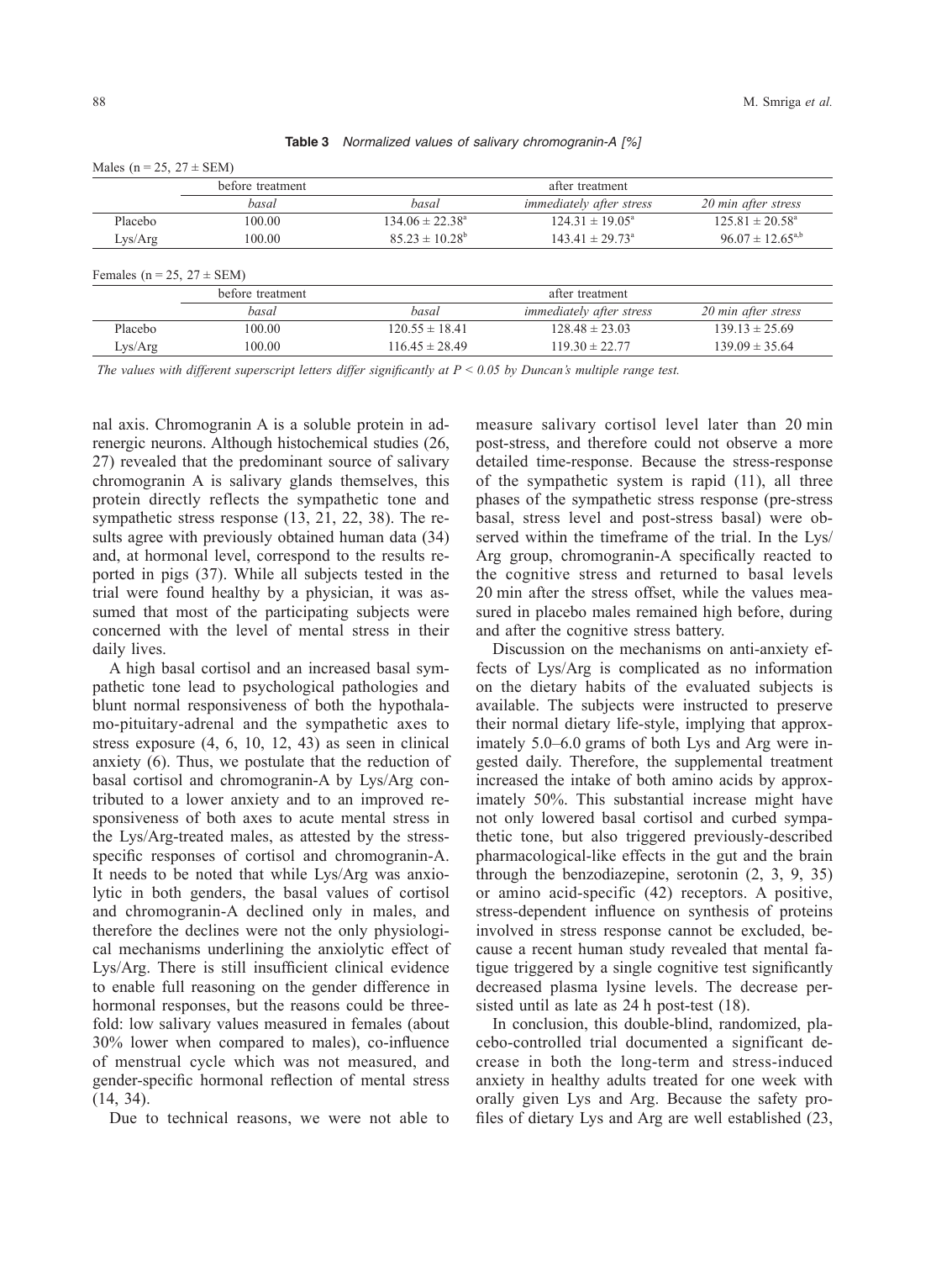40, 41), their combination may provide a useful dietary intervention in humans with high perceived stress and anxiety.

#### Acknowledgements

Preliminary results were presented at BioJapan 2006 (Osaka, Japan).

#### REFERENCES

- 1. Banderet LE and Lieberman HR (1989) Treatment with tyrosine, a neurotransmitter precursor, reduces environmental stress in humans. *Brain Res Bull* **22**, 759–762.
- 2. Chang YF, Wing Y, Cauley RK and Gao XM (1993) Chronic L-lysine develops anti-pentylenetetrazol tolerance and reduces synaptic GABAergic sensitivity. *Eur J Pharmacol* **233**, 209–217.
- 3. Chang YF and Gao XM (1995) L-lysine is a barbiturate-like anticonvulsant and modulator of the benzodiazepine receptor. *Neuroch Res* **20**, 931–937.
- 4. Cleare AJ, Miell J, Heap E, Sookdeo S, Young L, Malhi GS and O'Keane V (2001) Hypothalamo-pituitary-adrenal axis dysfunction in chronic fatigue syndrome, and the effects of low-dose hydrocortisone therapy. *J Clin Endocrinol Metab* **86**, 3545–3554.
- 5. Deijin JB and Orlebeke JF (1994) Effect of tyrosine on cognitive function and blood pressure under stress. *Brain Res Bull* **33**, 319–323.
- 6. Duncko R, Makatsori A, Fickova E, Selko D and Jezova D (2006) Altered coordination of the neuroendocrine response during psychosocial stress in subjects with high trait anxiety. *Prog Neuropsychopharmacol Biol Psychiatry* **30**, 1058–1066.
- 7. Fernstrom JD (2000) Can nutrient supplements modify brain function? *Am J Clin Nutr* **71**, 1669S–1673S.
- 8. Gelenberg AJ, Wojcik JD and Falk WE (1990) Tyrosine for depression: a double blind trial. *J Affective Dis* **19**, 125–132.
- 9. Hasler WL (2005) Lysine as a serotonin receptor antagonist: using the diet to modulate gut function. *Gastroenterology* **127**, 1004–1006.
- 10. Hoehn-Saric R and McLeod DR (1988) The peripheral sympathetic nervous system. Its role in normal and pathologic anxiety. *Psychiatr Clin North Am* **11**, 375–386.
- 11. Jezova D, Makatsori A, Smriga M, Morinaga Y and Duncko R (2005) Subchronic treatment with amino acid mixture of L-lysine and L-arginine modifies neuroendocrine activation during psychosocial stress in subjects with high trait anxiety. *Nutr Neurosci* **8**, 155–160.
- 12. Junghanns K, Backhaus J, Tietz U, Lange W, Bernzen J, Wetterling T, Rink L and Driessen M (1993) Impaired serum cortisol stress response is a predictor of early relapse. *Alcohol Alcohol* **38**, 189–193.
- 13. Kanamaru Y, Kikukawa A and Shimamura K (2006) Salivary chromogranin-A as a marker of psychological stress during a cognitive test battery in humans. *Stress* **9**, 127–131.
- 14. Kirschbaum C and Hellhammer DH (1994) Salivary cortisol in psychoneuroendocrine research: recent developments and applications. *Psychoneuroendocrinology* **19**, 313–333.
- 15. Leonard BE (2005) The HPA and immune axes in stress: the involvement of the serotonergic system. *Eur Psychiatry* **20**, S302–S306.
- 16. Maes M, Lin AH, Verkerk R, Delmeire L, Van Gastel A, Van

der Planken M and Scharpe S (1999) Serotonergic and noradrenergic markers of post-traumatic stress disorder with and without major depression. *Neuropsychopharmacology* **20**, 188–97.

- 17. Markus CR, Olivier B and de Haan EHF (2002) Whey protein rich in alpha-lactalbumine increases the ration of plasma tryptophan to the sum of the other large neutral amino acids and improves cognitive performance in stress-vulnerable subjects. *Am J Clin Nutr* **75**, 1051–1056.
- 18. Mizuno K, Tanaka M, Nozaki S, Yamaguti K, Mizuma H, Sasabe T, Sugino T, Shirai T, Kataoka Y, Kajimoto Y, Kuratsune H, Kajimoto O and Watanabe Y (2006) Mental fatigueinduced decrease in levels of several plasma amino acids. *J Neural Transm* (in press).
- 19. Muller JE, Koen L and Stein DJ (2005) Anxiety and medical disorders. *Curr Psychiatry Rep* **7**, 245–251.
- 20. Nagasawa S, Nishikawa Y, Jun L, Futai Y, Kanno T, Iguchi K, Mochizuki T, Hoshino M, Yanaihara C and Yanaihara N (1998) Simple enzyme immunoassay for the measurement of immunoreactive chromogranin A in human plasma, urine and saliva *Biomed Res* **19**, 407–410.
- 21. Nakane H, Asami O, Yamada Y, Harada T, Matsui N, Kanno T and Yanaihara N (1998) Salivary chromogranin A as an index of psychosomatic stress response. *Biomed Res* **19**, 401– 406.
- 22. Nakane H, Asami O, Yamada Y and Ohara H (2002) Effect of negative air ions on computer operation, anxiety and salivary chromogranin A-like immunoreactivity. *Int J Psychophysiol* **46**, 85–89.
- 23. Proceeding of the  $6<sup>th</sup>$  Amino Acid Assessment Workshop (2007), *a supplement issue to the J Nutr*, in press.
- 24. Rainnie DG, Bergeron R, Sajdyk TJ, Patil M, Gehlert DR and Shekhar A (2004) Corticotrophin releasing factor-induced synaptic plasticity in the amygdala translates stress into emotional disorders. *J Neurosci* **24**, 3471–3479.
- 25. Ressler KJ and Nemeroff CB (2000) Role of serotonergic and noradrenergic systems in the pathophysiology of depression and anxiety disorders. *Depression Anxiety* **12**, 2–19.
- 26. Sato F, Kanno T, Nagasawa S, Yanaihara N, Ishida N, Hasegawa T and Iwanaga T (2002) Immunohistochemical localization of chromogranin A in the acinar cells of equine salivary glands contrasts with rodent glands. *Cells Tissues Organs* **172**, 29–36.
- 27. Saruta J, Tsukinoki K, Sasaguri K, Ishii H, Yasuda M, Osamura YR and Watanabe Y (2005) Expression and localization of chromogranin A gene and protein in human submandibular gland. *Cell Tissues Organs* **180**, 237–244.
- 28. Schulz KH and Gold S (2006) Psychological stress, immune function and disease development. The psychoneuroimmunologic perspective. *Bundesgesundheitsblatt Gesundheitsforschung Gesundheitsschutz* **49**, 759–772.
- 29. Shekhar A, Truitt W, Rainnie D and Sajdyk T (2005) Role of stress, corticotrophin releasing factor (CRF) and amygdala plasticity in chronic anxiety. *Stress* **8**, 209–219.
- 30. Shimada M, Takahashi K, Ohkawa T, Segawa M and Higurashi M (1995) Determination of salivary cortisol by ELISA and its application to the assessment of the circadian rhythm in children. *Horm Res* **44**, 213–217.
- 31. Smriga M and Torii K (2003) Prolonged treatment with L-lysine and L-arginine reduces stress-induced anxiety in an elevated plus maze. *Nutr Neurosci* **6**, 125–128.
- 32. Smriga M and Torii K (2003) Metabolic interactions between restraint stress and L-lysine: the effect on urea cycle components. *Amino Acids* **24**, 435–437.